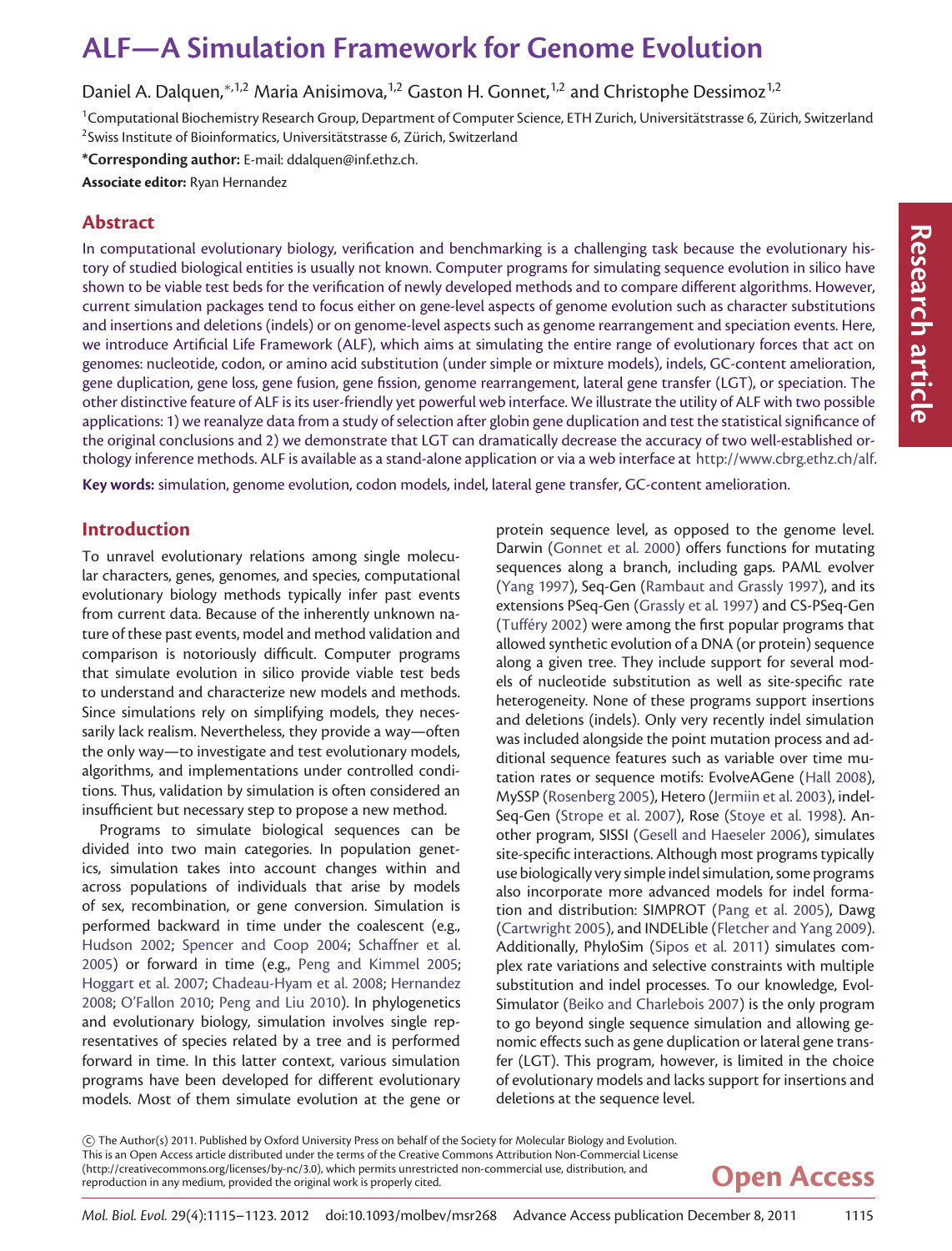<span id="page-1-0"></span>Here, we introduce Artificial Life Framework (ALF), which we developed with the long-term goal of simulating the entire range of evolutionary forces that act on genomes. In this first release, we primarily focus on species-level evolution. ALF evolves an ancestral genome, represented by an ordered set of sequences, along a tree into a number of descendant synthetic genomes. At the level of a gene, ALF can simulate evolution at the nucleotide, codon, or amino acid level with indels and among-site rate heterogeneity and supports most established models of character substitution. To mimic different types of sequences (e.g., coding sequence vs. noncoding, functional genes vs. pseudogenes, etc.), multiple sequence classes can be defined, each with their own models of substitution, insertion–deletion, and among-site rate variation. At a more global genomic level, ALF can simulate GC-content amelioration ([Lawrence and Ochman 1997](#page-8-0)), gene duplication and loss, genome rearrangements, several types of LGT, and speciation events. The user can provide a starting (ancestral) genome or have one generated randomly. The output consists of the simulated genomes, multiple sequence alignments, and gene trees of all gene families, all ancestral sequences, the true species tree including LGTs, and for each pair of genomes the sets of orthologous, paralogous, and xenologous sequences. In future releases of ALF, we aim to incorporate more evolutionary models, including population-level events such as recombination.

This article is organized as follows. We first provide an overview of ALFs architecture and briefly describe how to set up a simulation scenario via ALFs web interface. We then summarize various control experiments conducted to ensure ALFs correctness. Finally, we present applications of ALF to two bioinformatics problems: First, we reanalyze data from a study of selection after globin gene duplication and test the statistical significance of the original conclusions; second, we demonstrate that LGT can dramatically decrease the accuracy of two well-established orthology inference methods.

# **Methods and Materials**

#### Overview of the Simulation Process

ALF generates a set of species genomes starting from a single ancestral genome sequence. The ancestral genome may be represented by biological sequences supplied by the user or generated randomly according to user specifications. A species tree may also be specified by the user or randomly generated. In the course of the simulation, ALF evolves the root genome along the tree, where each node defines a speciation event. The emerging genomes are exposed to the evolutionary processes implemented in ALF.

Figure 1 gives a graphical overview of the ALF simulation pipeline. Character substitutions occur according to the substitution probability matrix of a selected amino acid, codon, or nucleotide model for a given branch length. Different models can be specified for simulation, for example, one codon and one nucleotide model could be used to distinguish coding and noncoding regions, respectively. The rate of substitution can differ over sites and genes. ALF



FIG. 1. Overview of the ALF simulation process. A root genome is evolved along a species tree. Events at the site, sequence and genome level are simulated iteratively.

allows for each species to have its own underlying equilibrium base frequencies, for instance, to simulate drift toward species-specific GC content.

The simulation of other evolutionary processes is based on Gillespie's algorithm with exponential waiting times ([Gillespie 1977\)](#page-7-0), providing for realistic scenarios with parallel simulations of events at the sequence and genome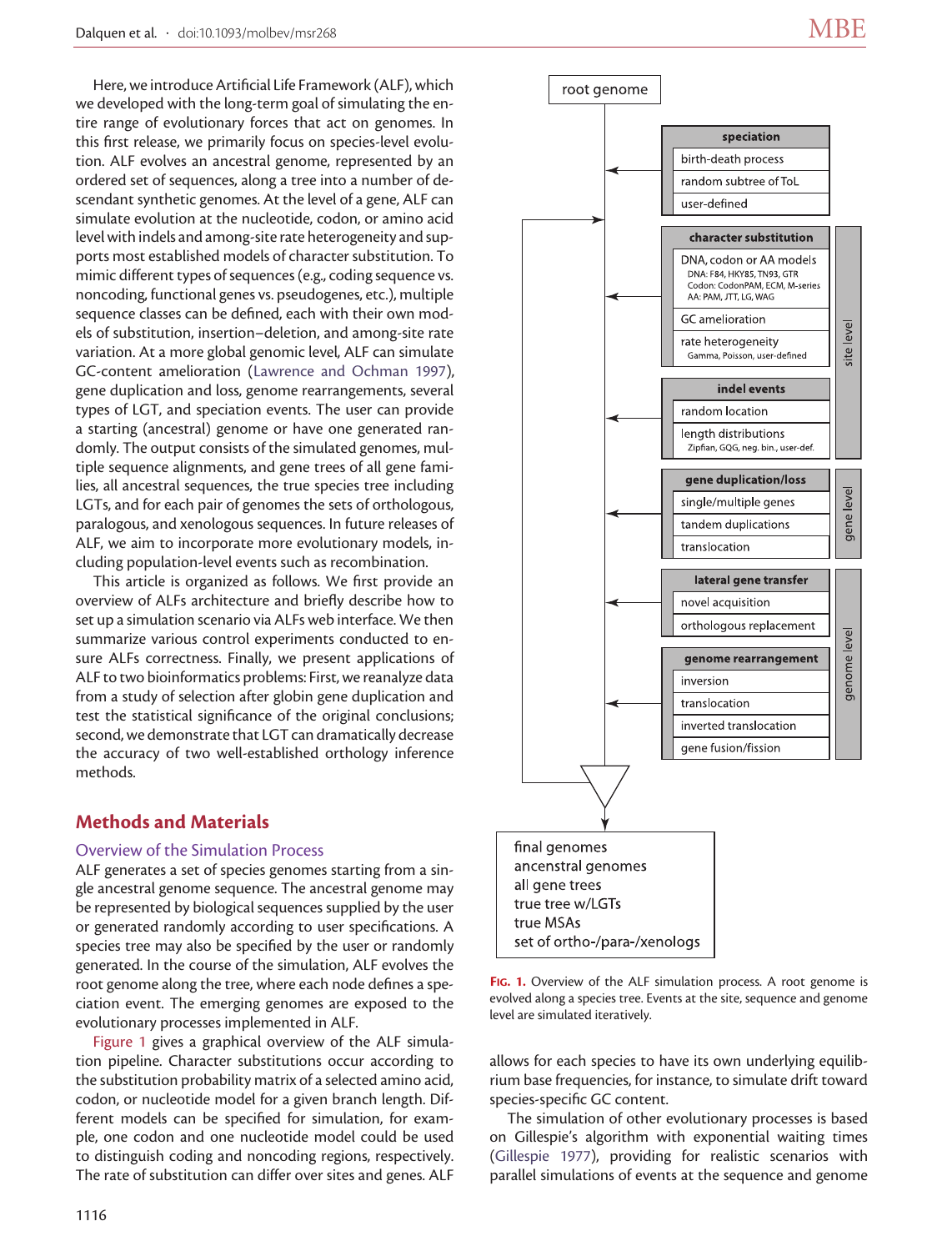level. Indel events occur additionally and independently of substitutions with separate rates for indels. Indels that would disrupt protein function by introducing frame shifts are not allowed when simulating coding DNA. In that case, ALF only simulates in-frame indels of nucleotide triplets or codons, and insertions will not contain any stop codons. Gene duplications, gene losses, and LGT alter the content of each genome. All three types of events can affect single or multiple genes. Genes in a genome can also be affected by gene fusion events that join neighboring genes into one and fission events that break an existing gene into two. Finally, rearrangement events lead to the shuffling of the genes within a genome.

The simulation starts by reading or generating a root genome and a species tree that defines speciation times. Then, gene- and genome-level events are generated on each branch by drawing a random waiting time from an exponential distribution using the total rate of all events. An event to occur after that time interval is selected based on its relative rate. Sequence level events (substitutions and indels) are delayed until a gene/genome level event depends on their execution or until the end of each branch. First, substitutions are performed using a substitution probability matrix. Afterward, indels are generated in a similar manner as gene/genome level events.

ALF is highly configurable, allowing the simulation of either all or an arbitrary subset of evolutionary events. Size and number of the resulting organisms is only limited by computational power. For example, evolving 20 genomes based on the coding sequences of *Escherichia coli* (4,352 sequences with a total length of 1,368,902 codons), using the empirical codon model by [Schneider et al.](#page-8-0) ([2005](#page-8-0)) takes about 4.5 h on an single Intel Xeon core at 2.26 GHz.

#### Evolutionary Events

#### *Speciation*

Speciation events in ALF occur according to a species tree, fixed prior to simulation. ALF offers three options for obtaining this tree: 1) A tree is sampled according to the birth– death process with parameters  $\lambda$  and  $\mu$  as described by [Gernhard](#page-7-0) [\(2008\)](#page-7-0); because the resulting trees are ultrametric, an exponentially distributed deviation is applied to each branch according to [Guindon and Gascuel](#page-7-0) [\(2003](#page-7-0)), 2) a tree can be obtained by sampling uniformly from a variance weighted least squares tree on 1,038 species based on data from the OMA project ([Dessimoz and Gil 2008](#page-7-0)), and 3) A custom tree (e.g., a priori inferred) may be specified by the user in Newick or DARWIN format.

At a speciation event, the two new species inherit the ancestral genome while the genome-specific parameters such as target GC content are adapted. As the simulation progresses, the genomes of the two species evolve independently and start undergoing different mutations and accumulating differences.

#### *Sequence Types*

For each segment of the root genome, a sequence type can be specified, which is defined by a substitution model, an indel model, and a model for rate heterogeneity among sites as described below. Switches between types can occur at gene duplication and speciation events, as specified by the user. Sequence types allow for simultaneous simulation of sequences with different characteristics, for example, for coding and noncoding sequences.

#### *Substitution*

The user can choose to simulate nucleotide, codon, and/or amino acid substitution. When simulating codon substitution, mutations that lead to the formation of a stop codon (nonsense mutations) are ignored. Although stop codons may occur in nature, in particular near the end of a sequence, they usually have a deleterious effect on protein function and will be selected against.

*Nucleotide Substitution Models.* Nucleotide substitution is simulated using one of four well-known Markov models. The HKY ([Hasegawa et al. 1985](#page-7-0)) and F84 ([Felsenstein and](#page-7-0) [Churchill 1996\)](#page-7-0) models allow for a different rate of transitions and transversions as well as unequal base frequencies. The TN93 model [\(Tamura and Nei 1993](#page-8-0)) is more general in that it models transitions with two parameters. Other simpler models, such as JC and K80, can be viewed as special cases of TN93. Finally, model GTR (Tavaré 1986) is the most general time reversible. In addition to the equilibrium base frequencies, it allows for six different rate parameters describing each type of substitution.

*Codon Substitution Models.* Codon models recently came into prominence, but very few programs allow simulation of the codon substitution process (for a review, see [Anisimova](#page-7-0) [and Kosiol 2009](#page-7-0)). ALF enables the simulation of proteincoding sequences under a range of codon models: the parametric site models M0, M2, M3, and M8 with variable selection pressure over sites ([Yang et al. 2000\)](#page-8-0), empirical codon models derived by [Schneider et al.](#page-8-0) [\(2005\)](#page-8-0) and [Kosiol et al.](#page-8-0) ([2007](#page-8-0)). Alternatively, a user-specified matrix can be used.

*Amino Acid Substitution Models.* For simulations at the amino acid level, ALF offers seven substitution models. These include PAM ([Dayhoff et al. 1978\)](#page-7-0), Gonnet ([Gonnet](#page-7-0) [et al. 1992](#page-7-0)), JTT [\(Jones et al. 1992\)](#page-8-0), WAG [\(Whelan and](#page-8-0) [Goldman 2001\)](#page-8-0), LG ([Le and Gascuel 2008\)](#page-8-0), as well as two models for ordered and disordered proteins ([Szalkowski and](#page-8-0) [Anisimova 2011](#page-8-0)). The user can also choose to provide a custom exchangeability matrix and frequencies.

*Rate Heterogeneity, Domains, and Motifs.* Not all genes in an organism mutate at the same rate. Likewise, within genes, different regions or sites may evolve faster or slower—for example, transmembrane regions or active sites are known to evolve fast or slow, respectively. ALF acknowledges this fact in two ways. On the genome level, the overall rate of each gene can be modified by a factor drawn from the Gamma distribution ( $\Gamma$ ) with parameter  $\alpha_{\bf g}.$  This factor also affects the indel rates. On the sequence level, ALF supports the Gamma model with invariable sites  $(\Gamma + I)$  ([Gu et al. 1995](#page-7-0)). Alternatively, the sequence can be divided into a number of domains, all having their own mutation rate. The number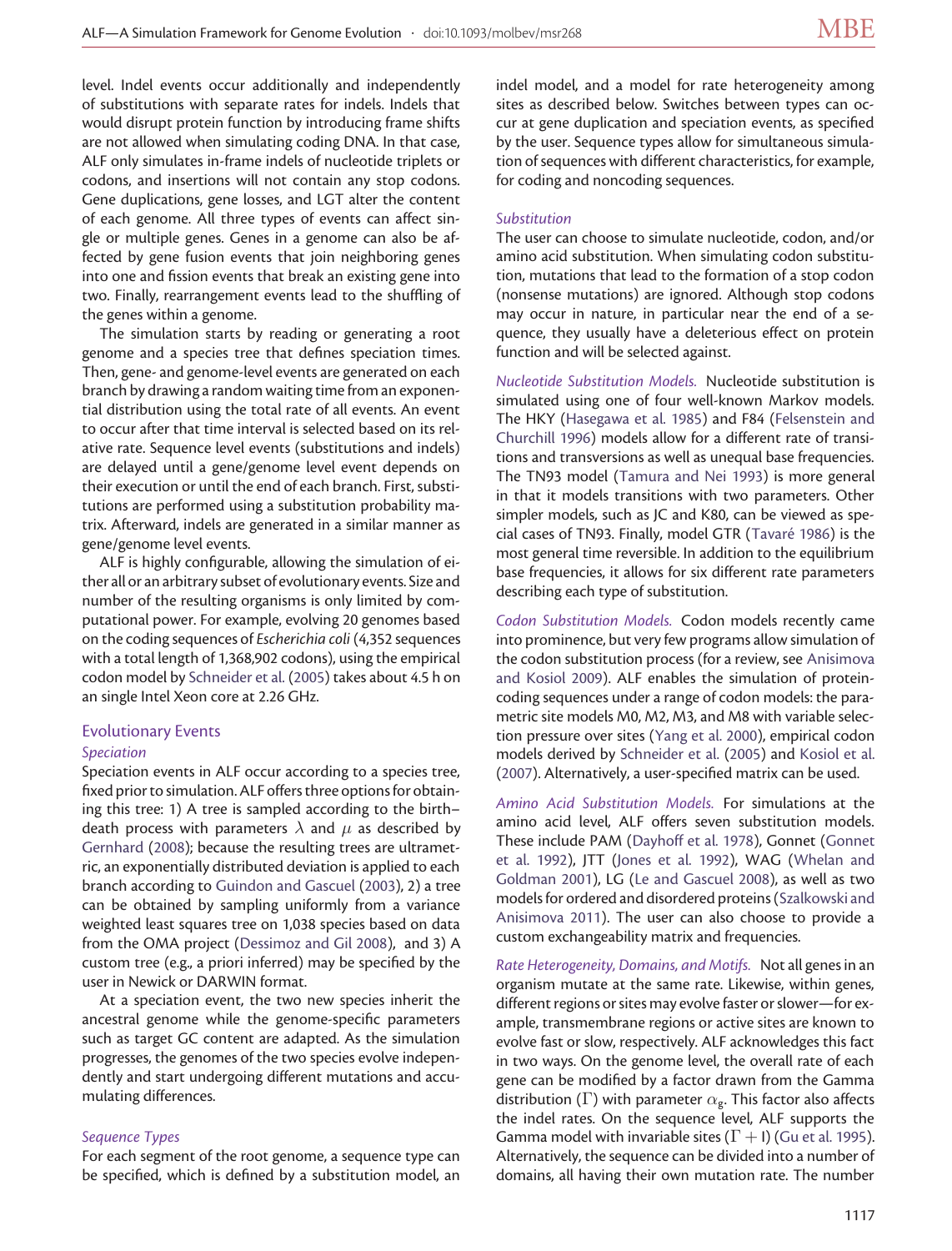of domains for a gene is chosen at random from a uniform distribution between 1 and a user-defined maximal value, and the mutation rate for each domain is drawn from the Poisson distribution with user-specified mean.

When real sequence data are used for the root genome, the user has the possibility to provide custom rates. This tailors for simulating the evolution of well-characterized proteins or can be used for testing the robustness of estimates from empirical studies. Since domains can be as small as single amino acids and the mutation rate can be set to zero, it is possible to construct strictly conserved motifs.

*GC-Content Amelioration.* When ALF is used to simulate evolution at the nucleotide or codon level, differences in GC content can be simulated in two ways. One possibility is to switch to different substitution models specified by the user at the internal nodes of the species tree. The other possibility is to assign target nucleotide frequencies to the genomes at the leaves of the species tree, either globally for all substitution models or for each substitution model separately. During the simulation, these frequencies are used to compute the mutation matrix and to create sequence fragments for insertions. As a consequence, GC content converges over time to the target value defined for the leaves of the tree. The actual nucleotide frequencies follow the formula  $\pi_t = \pi_0 \cdot e^{Qt}$ , where  $\pi_0$  and  $\pi_t$  are the base frequencies at the beginning and end of the branch, respectively, and the target frequencies are used in the rate matrix *Q* [\(Yang and](#page-8-0) [Roberts 1995\)](#page-8-0). The target frequencies for the internal nodes up to the root are computed as averages weighted by the lengths of the outgoing branches. All genes within an organism (using the same substitution model) share the same GC content. However, LGT may work against GC amelioration, keeping the GC content different for some genes.

Target frequencies can be set globally or per substitution model, and the user has the choice of having target frequencies generated randomly or supplying his own.

#### *Indel Formation*

Length distributions and rates can be specified separately for indels. Several possibilities for modeling the indel length distribution have been implemented. The first model uses the negative binomial distribution, which takes two parameters, an integer (*r*) and a proportion (*q*). By setting  $r = 1$ , the distribution is geometric and equivalent to the affine scoring model with gap open and gap extension costs ([Gotoh 1982](#page-7-0)).

The second method models indel lengths using the Zipfian distribution with one parameter ([Benner et al. 1993;](#page-7-0) [Chang and Benner 2004](#page-7-0)).

Another available model is the generalized Qian– Goldstein indel length distribution ([Qian and Goldstein](#page-8-0) [2001\)](#page-8-0), which uses a mixture of exponentials and adapts to the branch lengths. Finally, the user can specify a customized general discrete distribution.

In order to cut the tail of the chosen indel length distribution, a maximum for the length of an indel can be defined at which the distribution is truncated. For insertions, the content of the inserted segment is drawn from the equilibrium character distribution for the species.

ALF offers two ways of placing deletions within the sequence: 1) Following Cartwright's model in Dawg ([Cartwright 2005\)](#page-7-0), each sequence is considered to be embedded in a longer virtual sequence. Deletions affecting the simulated sequence can start and/or end in this virtual sequence. A deletion of length *L*<sub>d</sub> in a sequence of length *L<sub>s</sub>* can therefore start at any position in the interval  $[-L_d + 1, L_s]$ . This method ensures equal deletion probability for all sites but biases the deletion length distribution toward smaller deletions because gaps overlapping with the beginning or end of sequence get truncated. 2) Deletions are placed within the simulated sequence in their entirety. Given a deletion length *L*<sub>d</sub> and sequence length *L*<sub>s</sub>, the deletion can start at any position in the interval  $[1, L_s - L_p + 1]$ . This way, the length of deletions matches more closely the distribution specified, but with this strategy, the deletion rate is not uniform over the entire sequence: the deletion probability for sites close to the ends of the sequence is lower than in the middle.

#### *Gene Duplication and Gene Loss*

Gene duplication and gene loss events occur randomly and in parallel to the evolutionary events at the sequence level. They can comprise one or several consecutive randomly selected sequences up to a user-defined maximum. The new copies from a duplication event are inserted as new sequences either directly after their originals or at a random position in the genome. Furthermore, ALF accounts for neofunctionalization [\(Ohno 1970\)](#page-8-0) and subfunctionalization ([Lynch and Conery 2000\)](#page-8-0) by temporarily altering the mutation rate of duplicates or both, originals and duplicates, by a user-defined amount. In the case of neofunctionalization, this behavior corresponds to the idea that an organism can afford to mutate a copied gene at a higher rate while still maintaining the original function. The concept of subfunctionalization assumes both copies of a duplicated gene to be freed of evolutionary constraints and evolve in a complementary fashion.

Similarly, one or more genes are removed from the genome in a gene loss event.

#### *Lateral Gene Transfer*

Apart from gene duplication, LGT is the second evolutionary process allowing a genome to acquire new genes. ALF implements two kinds of LGT: orthologous replacement and "novel acquisition" ([Doolittle et al. 2003](#page-7-0)). In the first case, the newly acquired gene replaces an orthologous gene in the recipient. In the second case, the new gene is added to the recipient genome without any replacement. For "novel acquisition," not only a single gene but a whole group of genes can be transferred.

The donor and recipient genomes as well as the genes to be transferred are chosen at random. In the case of "novel acquisition," the transferred genes are inserted at a random position in the recipient's genome. With orthologous replacement, only genes that exist in both genomes can be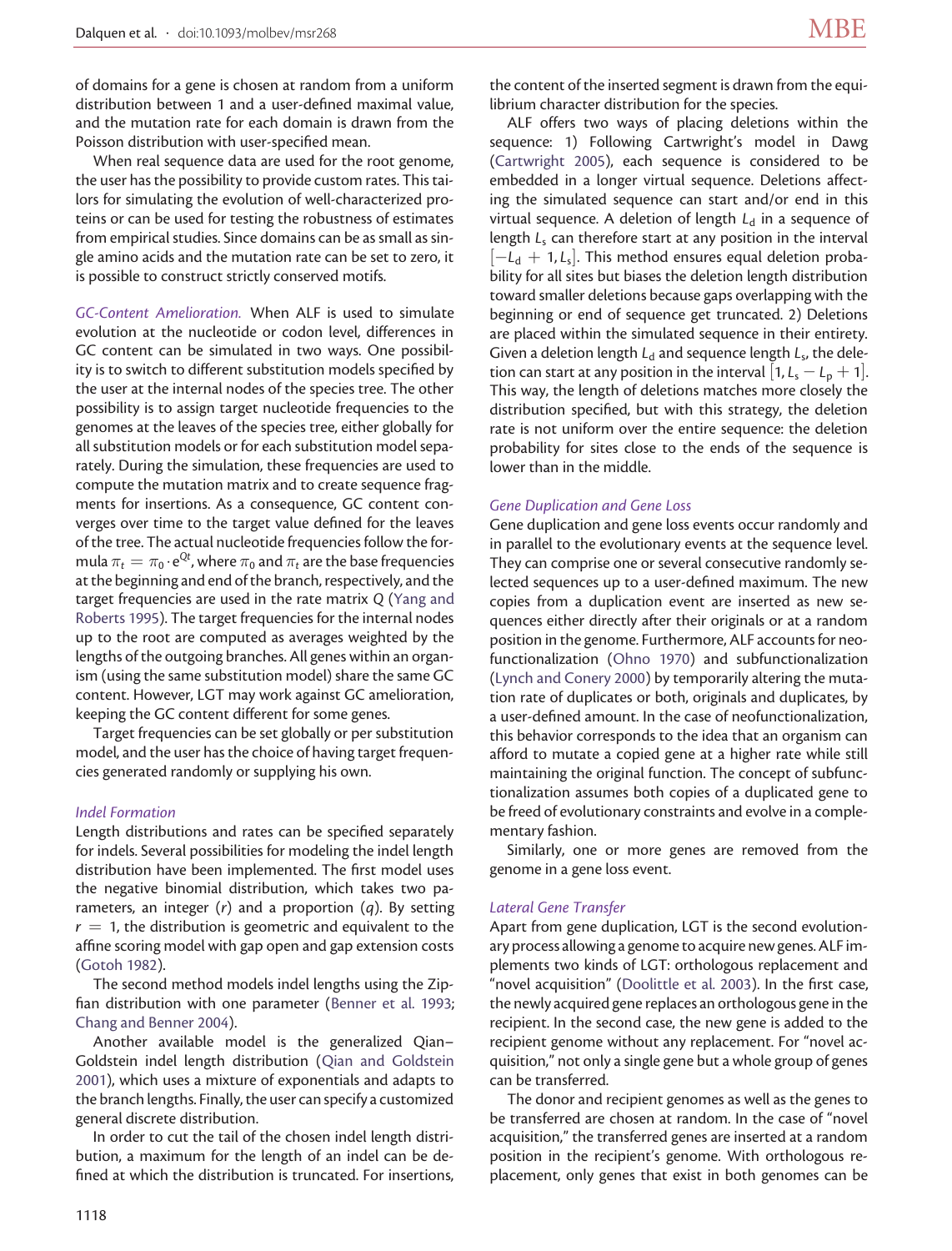transferred, and the transferred gene replaces its ortholog in the recipient.

#### *Gene Fusion and Fission*

ALF supports gene fission events that break a gene into two new sequences, either at a random location or at domain borders. Fusion events merge two or more existing genes into one new sequence.

#### *Genome Rearrangement*

In nature, the gene positions within a genome are not fixed. Several mechanisms may cause gene translocations or changes in the direction of the coding strand [\(Sankoff](#page-8-0) [and Nadeau 2003\)](#page-8-0). In ALF, these genome rearrangements are modeled as two independent phenomena.

First, genes can be moved to a different position within the genome. Such translocations occur at a user-defined rate and move a random number of consecutive genes to a random position within the genome.

The second process is the inversion of a segment of the genome, which results from the replacement of a segment of DNA by its reverse complement. Translocations and inversions can also occur simultaneously, leading to so-called inverted translocations.

### Program Output

Although the probabilities of all evolutionary processes can be adjusted, all events occur at random positions at random points in time. Running ALF multiple times with the same parameters will therefore lead to generating different genomes with different histories in each run.

ALF saves the genomes of all species that arise during the simulation, including the ancestors of the final species, as a DARWIN ([Gonnet et al. 2000](#page-7-0)) database containing all protein and DNA sequences (for simulations at the codon or nucleotide level) and their evolutionary history. Additionally, the sequences are saved in the FASTA format. Furthermore, true alignments and evolutionary histories (including all LGTs) are recorded during the simulation process for all gene families. A set of all orthologous genes of a gene family can also be assembled.

#### Web Interface and Stand-Alone Version

A web interface for ALF is available at [http://www.cbrg.](http://www.cbrg.ethz.ch/alf) [ethz.ch/alf.](http://www.cbrg.ethz.ch/alf) It provides the user with an intuitive way for setting simulation parameters and is organized hierarchically, reflecting the level upon which each force acts ([fig. 1](#page-1-0)). To make usage of ALF as simple as possible, the user can rely on contextual help for all parameters as well as a selection of presets for typical applications (including those outlined below). The web interface can be used either to prepare a configuration file for the stand-alone version of ALF or to run the simulation directly on our servers.

For extensive simulations, we recommend using the stand-alone version of ALF that is available for Linux and Mac OS X and can be downloaded freely from the same web address.

#### Validation

To validate our simulation framework, we ran separate simulations to test the various processes and models of the framework:

- We ascertained that basic properties of the simulation were not violated. For example, without the simulation of gene loss, sequences should not disappear from the genomes. Similarly, the sequence lengths should not change when no indels are simulated.
- We ensured that evolutionary distances between pairs of resulting sequences matched the distances from the input tree when estimated using the same model ([sup](http://www.mbe.oxfordjournals.org/lookup/suppl/doi:10.1093/molbev/msr268/-/DC1)[plementary fig. 5, Supplementary Material](http://www.mbe.oxfordjournals.org/lookup/suppl/doi:10.1093/molbev/msr268/-/DC1) online).
- For parametric models, we used codeml ([Yang 1997](#page-8-0)) to reestimate the parameters of the substitution rate matrices used for the simulation. In all cases, the parameter estimates were close to the true values ([sup](http://www.mbe.oxfordjournals.org/lookup/suppl/doi:10.1093/molbev/msr268/-/DC1)[plementary table 2, Supplementary Material](http://www.mbe.oxfordjournals.org/lookup/suppl/doi:10.1093/molbev/msr268/-/DC1) online for codon models and [supplementary table 3, Supplemen](http://www.mbe.oxfordjournals.org/lookup/suppl/doi:10.1093/molbev/msr268/-/DC1)[tary Material](http://www.mbe.oxfordjournals.org/lookup/suppl/doi:10.1093/molbev/msr268/-/DC1) online for nucleotide models).
- We compared the distribution of indel length specified in the simulation to the resulting distribution of gap lengths in the true alignment between gene pairs, using a  $\chi^2$ -test for goodness of fit. As long as there were no or few overlapping indel events, no significant differences were observed. As the proportion of overlapping indels increases, the length distribution of gaps becomes biased toward longer gaps ([supplementary figs. 6 and 7,](http://www.mbe.oxfordjournals.org/lookup/suppl/doi:10.1093/molbev/msr268/-/DC1) [Supplementary Material](http://www.mbe.oxfordjournals.org/lookup/suppl/doi:10.1093/molbev/msr268/-/DC1) online)—an expected behavior because overlapping indels appear as a single gap.
- In simulations with GC-content amelioration, we confirmed that, when the branch lengths are sufficiently long, the base frequencies converge to the specified target frequencies, both for nucleotide and codon models.
- We ensured correctness of the Gillespie algorithm by comparing the distribution of waiting times between events to the theoretical exponential distribution using a  $\chi^2$ -test for goodness of fit [\(supplementary fig. 8,](http://www.mbe.oxfordjournals.org/lookup/suppl/doi:10.1093/molbev/msr268/-/DC1) [Supplementary Material](http://www.mbe.oxfordjournals.org/lookup/suppl/doi:10.1093/molbev/msr268/-/DC1) online).

# **Results and Discussion**

In order to illustrate the utility of ALF, we discuss two example studies below. First, we investigate the accuracy of a clade codon model [\(Bielawski and Yang 2004](#page-7-0)) by looking at the empirical distribution of the parameters. In the second study, we analyze how LGT affects prediction accuracy of two orthology inference methods.

# Testing Selection Regimes in Globin Gene Family

In vertebrates and some other species, oxygen is transported from lungs to tissues by means of binding with hemoglobin. In most vertebrates, hemoglobin is a tetramer of two pairs of subunits designated  $\alpha$  and  $\beta$ . In placental mammals, two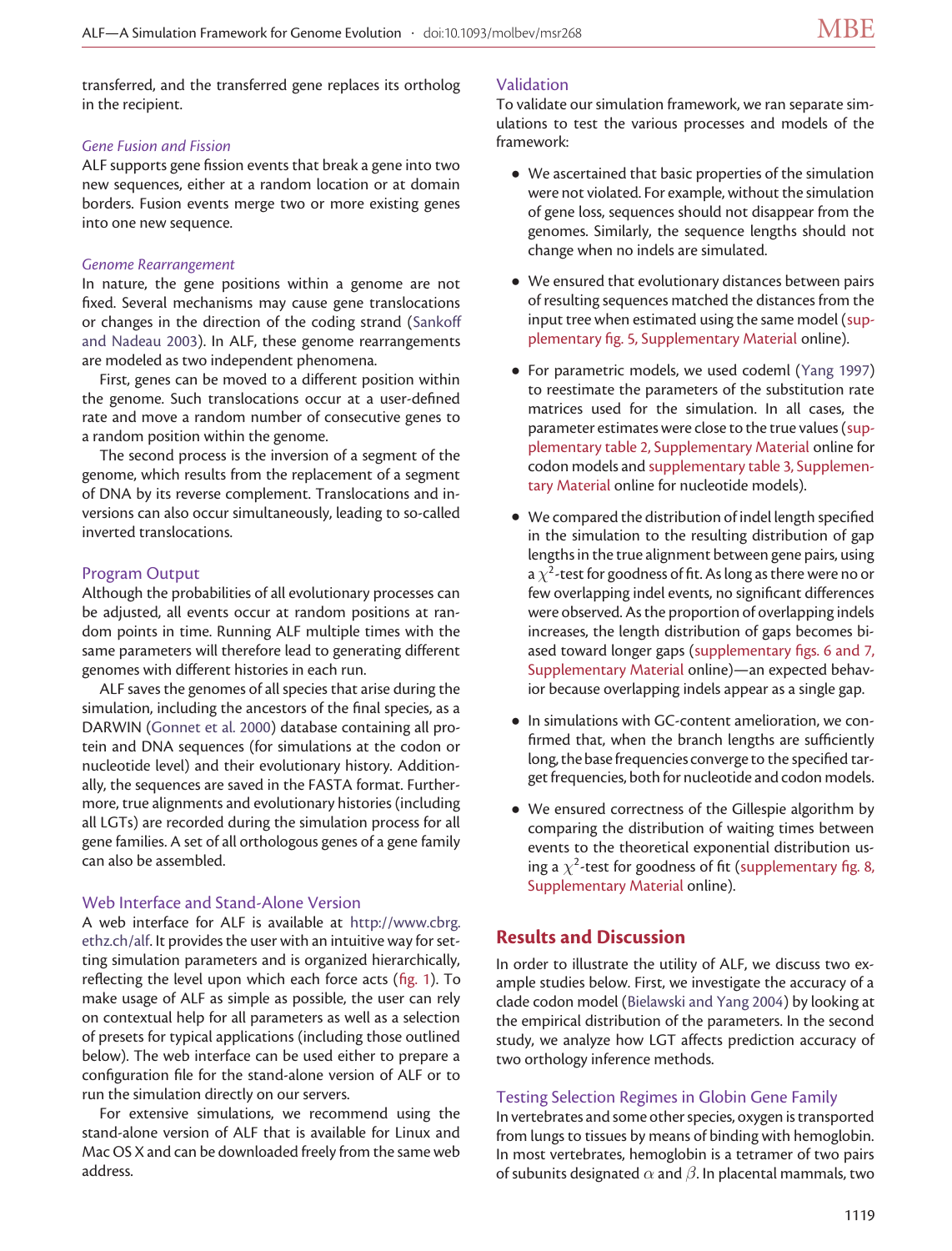<span id="page-5-0"></span>**Table 1.** ML Estimates of Model Parameters for the Globin Data Set and the "Globin-Like" Simulated Data.

| Data Set              | Model          | <b>Parameters Estimates</b>                                                           |            |
|-----------------------|----------------|---------------------------------------------------------------------------------------|------------|
| Globin data set       | M0             | $\omega = 0.191$                                                                      | $-2477.82$ |
| (real data)           |                |                                                                                       |            |
|                       | M <sub>3</sub> | $\omega_0 = 0, p_0 = 0.134$                                                           | $-2442.4$  |
|                       |                | $\omega_1 = 0.072$ , $p_1 = 0.604$                                                    |            |
|                       |                | $\omega_2 = 0.607, p_2 = 0.262$                                                       |            |
|                       | <b>MD</b>      | $\omega_0 = 0.053$ , $p_0 = 0.716$                                                    | $-2435.65$ |
|                       |                | $\omega_1 = 0.649, p_1 = 0.154$                                                       |            |
|                       |                | $\omega_{2\epsilon} = 0.045, \omega_{2\gamma} = 0.991, p_2 = 0.130$                   |            |
| <b>ALF</b> simulation | M0             | $\bar{\omega} = 0.202$                                                                |            |
| (100 replicates)      | M3             | $\bar{\omega}_0 = 0.036, \bar{p}_0 = 0.426$                                           |            |
|                       |                | $\bar{\omega}_1 = 0.229, \bar{p}_1 = 0.374$                                           |            |
|                       |                | $\bar{\omega}_2 = 0.761, \bar{p}_2 = 0.200$                                           |            |
|                       | <b>MD</b>      | $\bar{\omega}_0 = 0.060, \bar{p}_0 = 0.673$                                           |            |
|                       |                | $\bar{\omega}_1 = 0.640, \bar{p}_1 = 0.188$                                           |            |
|                       |                | $\bar{\omega}_{2\epsilon} = 0.191, \bar{\omega}_{2\gamma} = 1.150, \bar{p}_2 = 0.139$ |            |

NOTE.—ω: selective pressure (d*N*/d*S* ratio), *pi*: proportions of ω classes. For real data, log likelihoods are shown. MD is the preferred model according to the likelihood ratio test, Akaike information criterion (AIC) and Bayesian information criterion (BIC).

paralogs ( $\epsilon$  and  $\gamma$ ) are expressed during early development instead of  $\beta$ . The persistence of these two genes in the genome since the duplication event about 80–100 Ma is believed to be an example of genetic cooption, that is, the shift of a trait or gene to a new function.

Selective pressures after gene duplication in the globin gene family has been studied using the codon model D (MD), and a Bayesian approach was used to detect sites that have experienced changes in selective pressure following the genetic cooption event [\(Bielawski and Yang 2004](#page-7-0)). Instead of assuming the same parameters for the whole tree, MD allows for different selective pressure in two clades of the gene tree following the duplication event. The selective pressure on the protein is measured by the  $dN/dS$  ratio ( $\omega$ ), which reflects negative selection if  $\omega$  < 1 and positive selection if  $\omega > 1$ . Among-site variation of selective pressure is modeled using *k* discrete site classes, one of which allows different  $\omega$  parameters in the two a priori specified clades. Based on their analyses, the authors suggested that a fraction of sites evolves with different selective pressures in the two clades, with strict negative selection affecting clade  $\epsilon$  and relaxed purifying selection on clade  $\gamma$ . The complexity of their model, combined with the short sequence length of the genes in question, makes it difficult to assess the confidence in their estimate, in particular, whether the differing selection class for the  $\gamma$  globin clade indeed corresponds to mild purifying, neutral, or even positive selection. Our reanalysis of the data (a list of genes is included in the supplementary table 1, Supplementary Material online) resulted in slightly different values, with  $\omega_{2\gamma}$  being very close to 1, which we attribute to the removal of columns with gaps. The maximum likelihood (ML) estimates of the model parameters are summarized in table 1.

To assess the accuracy of MD, we used ALF to simulate three runs of 100 "globin-like" data sets under MD ( $k = 3$ ), fixing  $\omega_{2\gamma} = 1$  and keeping all other parameters at their ML estimates for the original data set. We then reestimated the model parameters for each replicate using codeml. To avoid local optima, we ran codeml three times using different starting values and chose the result with the highest likelihood. Finally, we compared the ML estimate of  $\omega_{2\gamma}$ obtained from the real data to the distribution of ML estimates obtained from simulated replicates with  $\omega_{2\gamma} = 1$ . As can be seen from [figure 2](#page-6-0)*a*, the ML estimate for  $\omega_{2\gamma}$ (0.991 here or 0.79 in the original study) lies well within the variance of this parameter. Therefore, our observations indicate that neutrality for this class in clade  $\gamma$  cannot be rejected, and there is no evidence for relaxed purifying selection on this clade, contrary to the conclusions of [Bielawski](#page-7-0) [and Yang](#page-7-0) ([2004](#page-7-0)).

In addition, we also simulated another 100 replicates with 10,000 codons to ensure that the mean estimate converges to the true value for long sequences. [Figure 2](#page-6-0)*b* shows that this is indeed the case.

Our results therefore suggest that MD might be too complex to give reliable estimates for the short sequences from the globin gene family. For the simpler models M0 and M3, on the other hand, this did not appear to be a problem, as the variances of their parameters were much smaller on the simulated data (mean values: table 1; distributions: [supple](http://www.mbe.oxfordjournals.org/lookup/suppl/doi:10.1093/molbev/msr268/-/DC1)[mentary figures 2 and 3, Supplementary Material](http://www.mbe.oxfordjournals.org/lookup/suppl/doi:10.1093/molbev/msr268/-/DC1) online).

#### Ortholog Prediction in Presence of LGT

LGT is widely recognized as a major force in prokaryotic genome evolution, although the extent of LGT is still disputed ([Ragan and Beiko 2009](#page-8-0)). Nevertheless, orthology prediction projects only consider vertical inheritance of genes.

We used ALF to analyze the influence of LGT on the performance of two well-established programs for orthology prediction, Inparanoid 4.1 [\(Remm et al. 2001](#page-8-0)) and OMA ([Roth et al. 2008\)](#page-8-0). We simulated data sets with different amounts of gene duplications and LGT for a tree with 30 species, sampled from the tree of  $\gamma$ -proteobacteria ([sup](http://www.mbe.oxfordjournals.org/lookup/suppl/doi:10.1093/molbev/msr268/-/DC1)[plementary fig. 4, Supplementary Material](http://www.mbe.oxfordjournals.org/lookup/suppl/doi:10.1093/molbev/msr268/-/DC1) online). The root genome of each simulation consisted of 200 randomly generated sequences using amino acid frequencies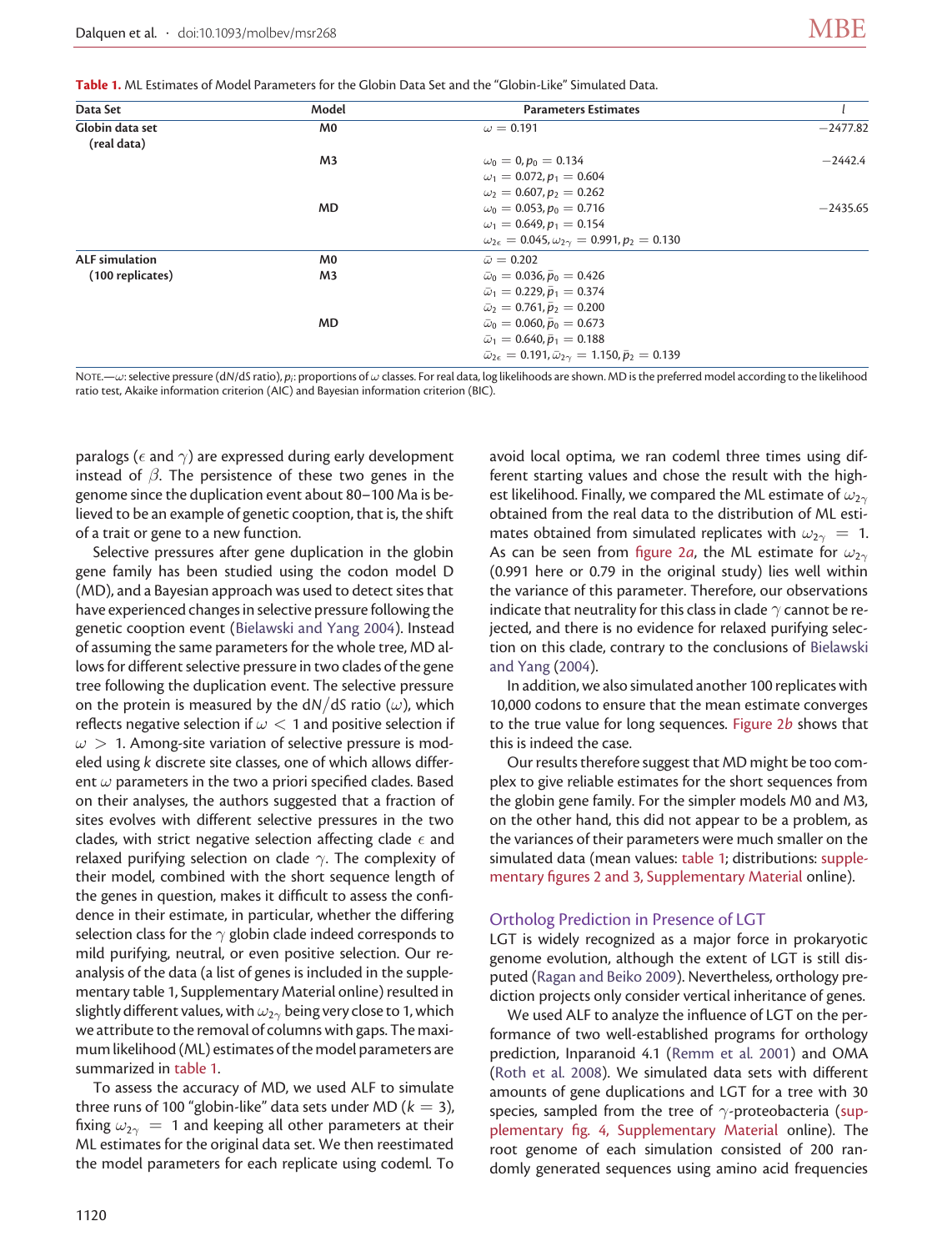<span id="page-6-0"></span>

**FIG. 2.** The distribution of ML estimates for  $\omega_{2\gamma}$  from simulation with ALF (a) for one run with sequence length matching the real data (144 codons; other data shown in [supplementary fig. 1, Supplementary Material](http://www.mbe.oxfordjournals.org/lookup/suppl/doi:10.1093/molbev/msr268/-/DC1) online), and (b) for sequences of 10,000 codons. Data simulated under MD with  $\omega_{2\gamma} = 1$ , all other parameters are as in [table 1](#page-5-0).

from the WAG model [\(Whelan and Goldman 2001](#page-8-0)), which was also used for substitutions. Sequence lengths followed the  $\Gamma$  length distribution that we fitted on data from  $\gamma$ proteobacteria. A gene loss rate was chosen that kept the number of genes roughly constant. We then used the resulting synthetic genomes as input for the two prediction pipelines. To avoid differences attributable to homology inference, we used the same procedure for both OMA and Inparanoid, namely all-against-all Smith–Waterman alignment with score cutoff of 181 (roughly corresponding to an *E* value of 10−14).

The results of the analysis are summarized in a precisionrecall plot (fig. 3), where precision is defined as the fraction of true positives among predicted positives, and recall corresponds to the fraction of true positives recovered by



Impact of duplication and lateral gene transfer on orthology inference

**FIG. 3.** Precision/recall of orthology predictions with different proportions of genes with a history of duplications and/or LGT. Each data point corresponds to the mean of five independent runs using the same parameters (with 95% confidence interval in both dimensions).

a method, that is, its statistical power. For both methods, varying the LGT and gene duplication rates appear to have an almost orthogonal effect on prediction accuracy. Increasing the duplication rate mainly affects recall, decreasing the fraction of recovered true positives. When a larger fraction of genomes consists of duplicated genes, the orthology prediction task becomes more challenging because effects such as differential gene loss complicate the inference problem. Thus, consistent with previous studies of OMA and Inparanoid ([Altenhoff and Dessimoz 2009;](#page-7-0) [Boeckmann et al.](#page-7-0) [2011;](#page-7-0) [Linard et al. 2011](#page-8-0)), we observe that these methods are relatively conservative in their predictions of difficult scenarios.

On the other hand, increasing LGT worsens precision, reducing the fraction of true positives among predicted positives. For both methods, it appears that laterally transferred genes replacing an existing sequence in the recipient species are more difficult to distinguish from true orthologs by either algorithm. Indeed, both Inparanoid and OMA have been developed under the assumption that the sequences are related through speciation and duplication events only, not lateral transfer events. This analysis confirms that ignoring lateral transfer events can lead to a significant fraction of false-positive orthology predictions.

### **Conclusion**

The lack of knowledge of the evolutionary history is a major challenge when developing new models and methods in computational biology. Although a computer program will never be able to describe the entire evolutionary reality and might ignore potentially important factors, simulation packages have proven to be useful tools for analyzing and comparing the performance of new algorithms. In contrast to the majority of existing tools, ALF can simulate processes at the genomic level, rendering itself useful for a broad range of analyses in gene and genome evolution. With the two ex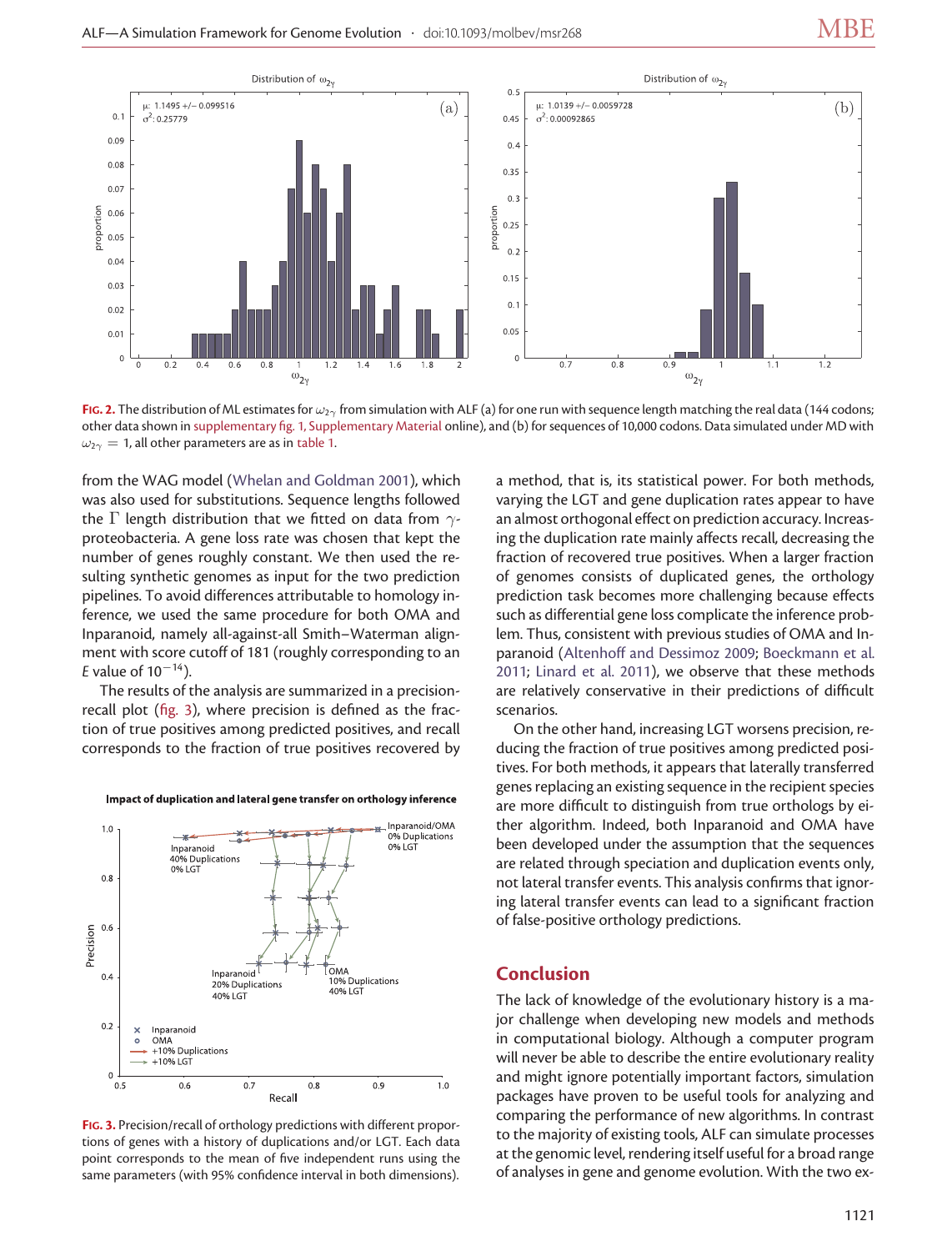<span id="page-7-0"></span>ample case studies, we illustrated what such analyses might look like. Other possible applications include benchmarking of alignment or tree building methods (including methods for multiple loci or based on gene rearrangement) and strategies for gene and species tree reconciliation.

Although ALF already implements more evolutionary models than any other publicly available simulation tool, the long-term goal of ALF is to realistically simulate the entire range of evolutionary forces that act on genomes. Currently, ALF is particularly well suited for simulation of prokaryotic evolution, where it covers many of the evolutionary processes typically relevant. And yet, many important aspects of evolution have yet to be implemented. As next steps, we plan to incorporate models of recombination and of promiscuous domain evolution (Basu et al. 2008). Possible further improvements could include models of interactions between sequences as well as of patterns such as codon biases or tandem repeats on the sequence level.

As new evolutionary forces are discovered, we are confident that these can be included in ALF, allowing for more realistic simulations and more thorough testing of algorithms.

# **Supplementary Material**

[Supplementary table S1](http://www.mbe.oxfordjournals.org/lookup/suppl/doi:10.1093/molbev/msr268/-/DC1) and [figures S1–S4](http://www.mbe.oxfordjournals.org/lookup/suppl/doi:10.1093/molbev/msr268/-/DC1) are available at *Molecular Biology and Evolution* online (http://www.mbe. oxfordjournals.org/).

#### **Acknowledgments**

We would like to thank Daniel Margadant and Sereina Riniker who helped in the beginning of the project and Prof. Z. Yang as well as two anonymous reviewers for their helpful comments on ALF and this manuscript. The project was funded by ETH Zurich. M.A. received additional funding from the Swiss Science Foundation (ref. 31003A/127325). The open access charges were funded by the Swiss Institute of Bioinformatics. The funders had no role in study design, analysis, decision to publish, or preparation of the manuscript.

#### **References**

- Altenhoff AM, Dessimoz C. 2009. Phylogenetic and functional assessment of orthologs inference projects and methods. *PLoS Comput Biol*. 5:e1000262.
- Anisimova M, Kosiol C. 2009. Investigating protein-coding sequence evolution with probabilistic codon substitution models. *Mol Biol Evol*. 26:255–271.
- Basu MK, Carmel L, Rogozin IB, Koonin EV. 2008. Evolution of protein domain promiscuity in eukaryotes. *Genome Res*. 18:449–461.
- Beiko RG, Charlebois RL. 2007. A simulation test bed for hypotheses of genome evolution. *Bioinformatics* 23:825–831.
- Benner SA, Cohen MA, Gonnet GH. 1993. Empirical and structural models for insertions and deletions in the divergent evolution of proteins. *J Mol Biol*. 229:1065–1082.
- Bielawski JP, Yang Z. 2004. A maximum likelihood method for detecting functional divergence at individual codon sites, with application to gene family evolution. *J Mol Evol*. 59:121–132.
- Boeckmann B, Robinson-Rechavi M, Xenarios I, Dessimoz C. 2011. Conceptual framework and pilot study to benchmark

phylogenomic databases based on reference gene trees. *Brief Bioinform.* 12:423–435.

- Cartwright RA. 2005. DNA assembly with gaps (Dawg): simulating sequence evolution. *Bioinformatics* 21(3 Suppl):iii31–iii38.
- Chadeau-Hyam M, Hoggart CJ, O'Reilly PF, Whittaker JC, De Iorio M, Balding DJ. 2008. Fregene: simulation of realistic sequence-level data in populations and ascertained samples. *BMC Bioinformatics* 9:364.
- Chang MSS, Benner SA. 2004. Empirical analysis of protein insertions and deletions determining parameters for the correct placement of gaps in protein sequence alignments. *J Mol Biol*. 341:617–631.
- Dayhoff MO, Schwartz RM, Orcutt BC. 1978. A model for evolutionary change in proteins. In: Dayhoff MO, editor. Atlas of protein sequence and structure. Vol. 5, Suppl. 3. Washington (DC): National Biomedical Research Foundation. p. 345–352.
- Dessimoz C, Gil M. 2008. Covariance of maximum likelihood evolutionary distances between sequences aligned pairwise. *BMC Evol Biol*. 8:179.
- Doolittle WF, Boucher Y, Nesbø CL, Douady CJ, Andersson JO, Roger AJ. 2003. How big is the iceberg of which organellar genes in nuclear genomes are but the tip? *Philos Trans R Soc Lond B Biol Sci*. 358:39–57; discussion 57–58.
- Felsenstein J, Churchill GA. 1996. A hidden Markov model approach to variation among sites in rate of evolution. *Mol Biol Evol*. 13: 93–104.
- Fletcher W, Yang Z. 2009. Indelible: a flexible simulator of biological sequence evolution. *Mol Biol Evol*. 26:1879–1888.
- Gernhard T. 2008. The conditioned reconstructed process. *J Theor Biol*. 253:769–778.
- Gesell T, Haeseler AV. 2006. In silico sequence evolution with site-specific interactions along phylogenetic trees. *Bioinformatics* 22:716–722.
- Gillespie D. 1977. Exact stochastic simulation of coupled chemical reactions. *J Phys Chem*. 81:2340–2361.
- Gonnet GH, Cohen MA, Benner SA. 1992. Exhaustive matching of the entire protein sequence database. *Science* 256:1443–1445.
- Gonnet GH, Hallett MT, Korostensky C, Bernardin L. 2000. Darwin v. 2.0: an interpreted computer language for the biosciences. *Bioinformatics* 16:101–103.
- Gotoh O. 1982. An improved algorithm for matching biological sequences. *J Mol Biol*. 162:705–708.
- Grassly NC, Adachi J, Rambaut A. 1997. PSeq-Gen: an application for the Monte Carlo simulation of protein sequence evolution along phylogenetic trees. *Comput Appl Biosci*. 13:559–560.
- Gu X, Fu YX, Li WH. 1995. Maximum likelihood estimation of the heterogeneity of substitution rate among nucleotide sites. *Mol Biol Evol*. 12:546–557.
- Guindon S, Gascuel O. 2003. A simple, fast, and accurate algorithm to estimate large phylogenies by maximum likelihood. *Syst Biol*. 52:696–704.
- Hall BG. 2008. Simulating DNA coding sequence evolution with EvolveAGene 3. *Mol Biol Evol*. 25:688–695.
- Hasegawa M, Kishino H, Yano T. 1985. Dating of the human-ape splitting by a molecular clock of mitochondrial DNA. *J Mol Evol*. 22:160–174.
- Hernandez RD. 2008. A flexible forward simulator for populations subject to selection and demography. *Bioinformatics* 24: 2786–2787.
- Hoggart CJ, Chadeau-Hyam M, Clark TG, Lampariello R, Whittaker JC, De Iorio M, Balding DJ. 2007. Sequence-level population simulations over large genomic regions. *Genetics* 177:1725–1731.
- Hudson RR. 2002. Generating samples under a Wright-Fisher neutral model of genetic variation. *Bioinformatics* 18:337–338.
- Jermiin LS, Ho SYW, Ababneh F, Robinson J, Larkum AWD. 2003. Hetero: a program to simulate the evolution of DNA on a four-taxon tree. *Appl Bioinformatics*. 2:159–163.